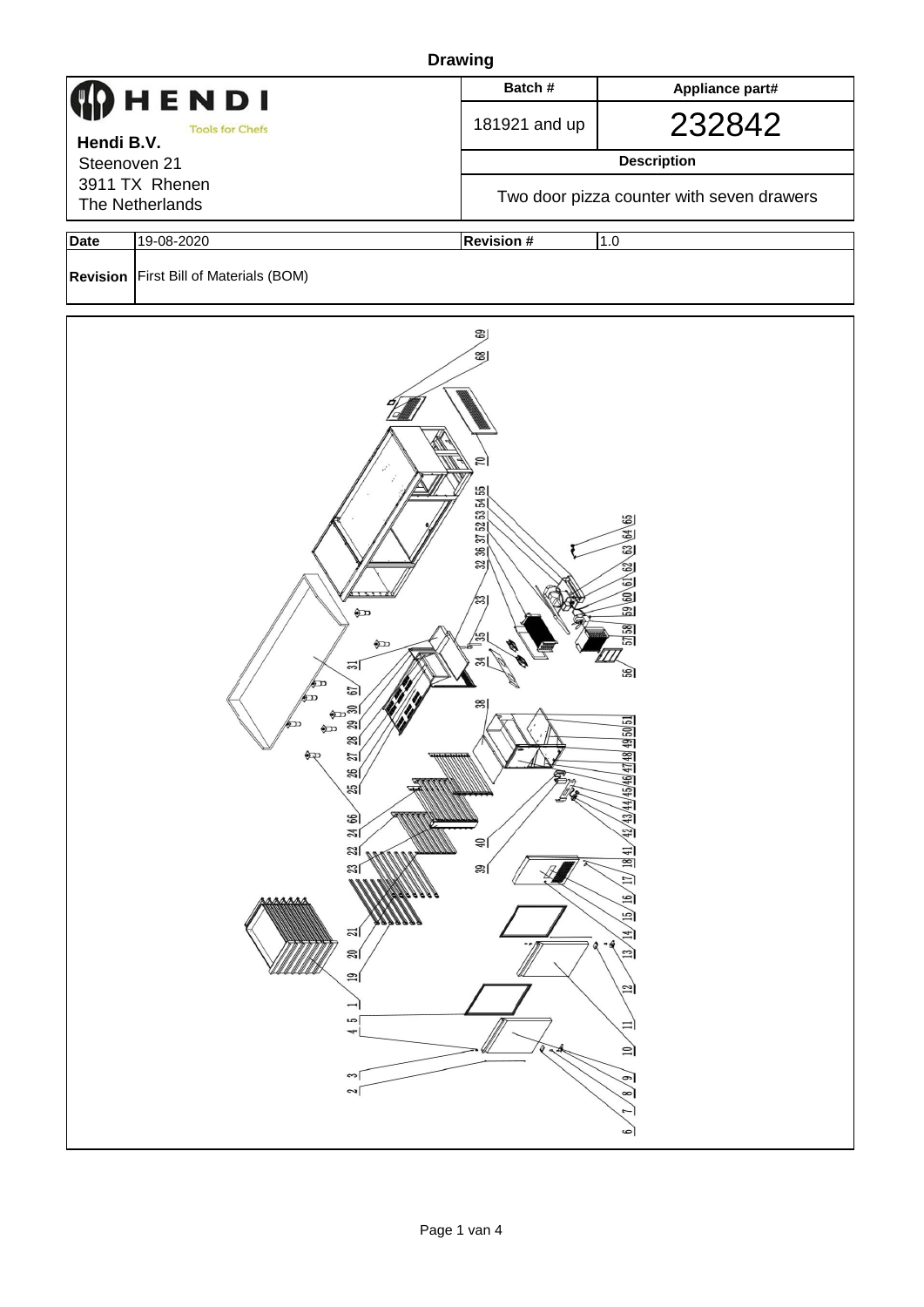| HENDI<br><b>Tools for Chefs</b> |                                                          |               | Batch#                                    | Appliance part#<br>232842 |                |  |  |  |  |  |
|---------------------------------|----------------------------------------------------------|---------------|-------------------------------------------|---------------------------|----------------|--|--|--|--|--|
|                                 |                                                          |               | 181921 and up                             |                           |                |  |  |  |  |  |
| Hendi B.V.<br>Steenoven 21      |                                                          |               |                                           | <b>Description</b>        |                |  |  |  |  |  |
| 3911 TX Rhenen                  |                                                          |               |                                           |                           |                |  |  |  |  |  |
|                                 | The Netherlands                                          |               | Two door pizza counter with seven drawers |                           |                |  |  |  |  |  |
| <b>Date</b>                     | 19-08-2020<br><b>Revision #</b><br>1.0                   |               |                                           |                           |                |  |  |  |  |  |
|                                 | <b>Revision</b> First Bill of Materials (BOM)            |               |                                           |                           |                |  |  |  |  |  |
| Item                            | <b>Description</b>                                       | Part#         | Quantity                                  | Remark                    | <b>Picture</b> |  |  |  |  |  |
| 1                               | Drawer                                                   | n/a           | 7                                         |                           |                |  |  |  |  |  |
| 2                               | Door closer                                              | nss           | $\overline{2}$                            |                           |                |  |  |  |  |  |
| 3                               | Door hinge (top)                                         | n/a           | 2                                         |                           |                |  |  |  |  |  |
| 4                               | Door sleeve                                              | n/a           | 2                                         |                           |                |  |  |  |  |  |
| 5                               | Door gasket                                              | 956519        | 2                                         |                           |                |  |  |  |  |  |
| 6<br>$\overline{7}$             | Door stopper (left)<br><b>Hinge sleeve</b>               | nss<br>nss    | 1<br>$\overline{2}$                       |                           |                |  |  |  |  |  |
| 8                               | Door hinge (bottom-left)                                 | 956243        | 1                                         |                           |                |  |  |  |  |  |
| 9                               | Door assembly (left)                                     | n/a           | 1                                         | Incl. item 2, 4, 5 and 6  |                |  |  |  |  |  |
| 10                              | Door assembly (right)                                    | n/a           | 1                                         | Incl. item 2, 4, 5 and 11 |                |  |  |  |  |  |
| 11                              | Door stopper (right)                                     | nss           | 1                                         |                           |                |  |  |  |  |  |
| 12                              | Door hinge (bottom-right)                                | 956250        | 1                                         |                           |                |  |  |  |  |  |
| 13                              | Lock                                                     | n/a           | 1                                         |                           |                |  |  |  |  |  |
| 14                              | Front panel                                              | n/a           | 1                                         |                           |                |  |  |  |  |  |
| 15                              | Digital controller cover                                 | n/a           | 1                                         |                           |                |  |  |  |  |  |
| 16                              | Front panel hinge (bottom)                               | n/a           | 1                                         |                           |                |  |  |  |  |  |
| 17                              | Front panel hinge pin (bottom)                           | n/a           | 1                                         |                           |                |  |  |  |  |  |
| 18<br>19                        | Front panel hinge pin (top)<br>Drawer slide guide (left) | n/a<br>nss    | 1<br>7                                    |                           |                |  |  |  |  |  |
| 20                              | Drawer slide guide (right)                               | nss           | 7                                         |                           |                |  |  |  |  |  |
| $\star$                         | Drawer slide guide set                                   | 956526        | 7                                         | Incl. item 19 and 20      |                |  |  |  |  |  |
| 21                              | Shelf guide bracket (front)                              | n/a           | 4                                         |                           |                |  |  |  |  |  |
| 22                              | Shelf guide bracket (back)                               | n/a           | $\overline{4}$                            |                           |                |  |  |  |  |  |
| 23                              | <b>Housing pilar</b>                                     | n/a           | 1                                         |                           |                |  |  |  |  |  |
| 24                              | Shelf guide                                              | 956533        | 28                                        |                           |                |  |  |  |  |  |
| $\overline{25}$                 | Airflow bracket A                                        | n/a           | 1                                         |                           |                |  |  |  |  |  |
| $\overline{26}$                 | Airflow bracket B                                        | n/a           | 1                                         |                           |                |  |  |  |  |  |
| 27                              | Airflow bracket C                                        | n/a           | 1                                         |                           |                |  |  |  |  |  |
| 28<br>29                        | Airflow bracket D<br>Evaporator cover plate              | n/a<br>n/a    | 1<br>$\mathbf{1}$                         |                           |                |  |  |  |  |  |
| 30                              | Evaporator cover support                                 | n/a           | 1                                         |                           |                |  |  |  |  |  |
| 31                              | Evaporator support                                       | n/a           | 1                                         |                           |                |  |  |  |  |  |
| $\overline{32}$                 | Water tray                                               | n/a           | 1                                         |                           |                |  |  |  |  |  |
| 33                              | Drain pipe                                               | n/a           | 1                                         |                           |                |  |  |  |  |  |
| $\overline{34}$                 | Evaporator fan bracket                                   | n/a           | $\mathbf{1}$                              |                           |                |  |  |  |  |  |
| 35                              | Evaporator fan                                           | 956298        | $\overline{2}$                            |                           |                |  |  |  |  |  |
| 36                              | Evaporator bracket                                       | n/a           | $\mathbf{1}$                              |                           |                |  |  |  |  |  |
| 37                              | Evaporator                                               | n/a           | 1                                         |                           |                |  |  |  |  |  |
| $\overline{38}$                 | Top cover                                                | n/a           | 1                                         |                           |                |  |  |  |  |  |
| 39                              | Transformer                                              | n/a           | 1                                         |                           |                |  |  |  |  |  |
| 40<br>41                        | Transformer bracket                                      | n/a<br>956540 | 1<br>1                                    |                           |                |  |  |  |  |  |
| 42                              | Digital controller<br>Wiring                             | n/a           | 1                                         |                           |                |  |  |  |  |  |
| 43                              | Switch                                                   | 205426        | 1                                         |                           |                |  |  |  |  |  |
| 44                              | Digital controller bracket                               | n/a           | 1                                         |                           |                |  |  |  |  |  |
| 45                              | Evaporator cover                                         | n/a           | 1                                         |                           |                |  |  |  |  |  |
| 46                              | Corner bracket                                           | n/a           | 2                                         |                           |                |  |  |  |  |  |
| 47                              | Cooling bracket handle                                   | n/a           | 1                                         |                           |                |  |  |  |  |  |
| 48                              | Cooling bracket cover                                    | n/a           | $\mathbf{1}$                              |                           |                |  |  |  |  |  |
| 49                              | <b>Bracket</b>                                           | n/a           | $\overline{2}$                            |                           |                |  |  |  |  |  |
| 50                              | Bottom panel                                             | n/a           | 1                                         |                           |                |  |  |  |  |  |
| 51                              | Cooling bracket                                          | n/a           | 1                                         |                           |                |  |  |  |  |  |
| 52                              | Cooling system vacuum coil                               | n/a           | $\mathbf{1}$                              |                           |                |  |  |  |  |  |
| 53                              | Cooling system condensor coil                            | n/a           | $\mathbf{1}$                              |                           |                |  |  |  |  |  |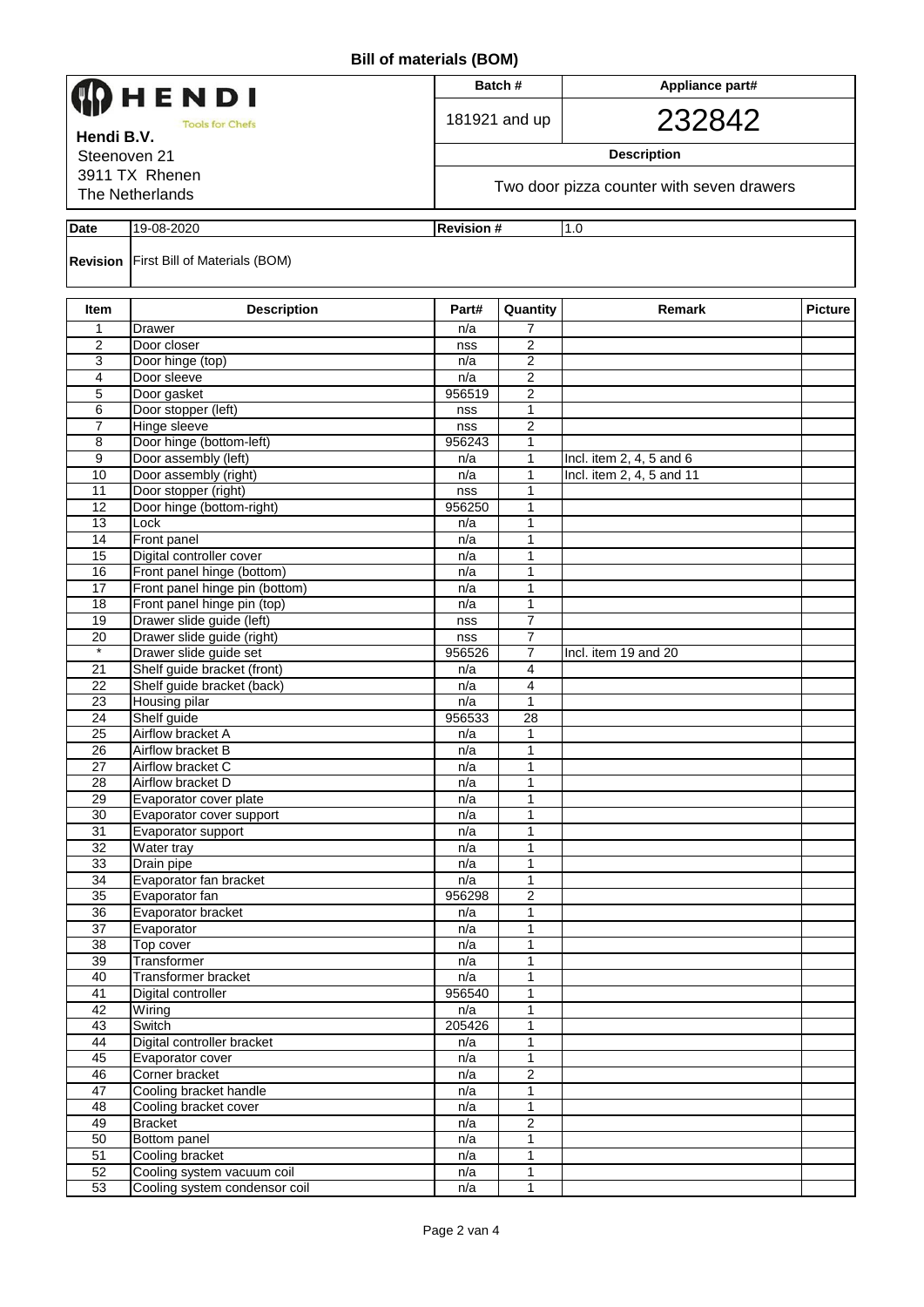| 54  | <b>Bracket</b>        | n/a    |     |                        |  |
|-----|-----------------------|--------|-----|------------------------|--|
| 55  | Drain Pan             | n/a    |     |                        |  |
| 56  | Condensor filter      | n/a    |     |                        |  |
| 57  | Condensor             | n/a    |     |                        |  |
| 58  | Condensor fan blade   | n/a    |     |                        |  |
| 59  | Condensor fan bracket | n/a    |     |                        |  |
| 60  | Condensor fan         | 956274 |     |                        |  |
| 61  | Wire                  | n/a    |     |                        |  |
| 62  | Compressor (EMB46CLC) | n/a    |     |                        |  |
| 63  | Dryer filter          | n/a    |     |                        |  |
| 64  | Pull relief           | n/a    |     |                        |  |
| 65  | Power Cord            | 956281 |     |                        |  |
| 66  | Feet                  | 941072 | 8   |                        |  |
| 67  | Marble top cover      | n/a    |     |                        |  |
| 68  | Housing panel (back)  | n/a    |     |                        |  |
| 69  | Rubber bracket        | n/a    |     |                        |  |
| 70  | Housing panel (right) | n/a    |     |                        |  |
|     |                       |        |     |                        |  |
|     |                       |        |     |                        |  |
| n/a | -> not available      |        | nss | -> not sold separately |  |